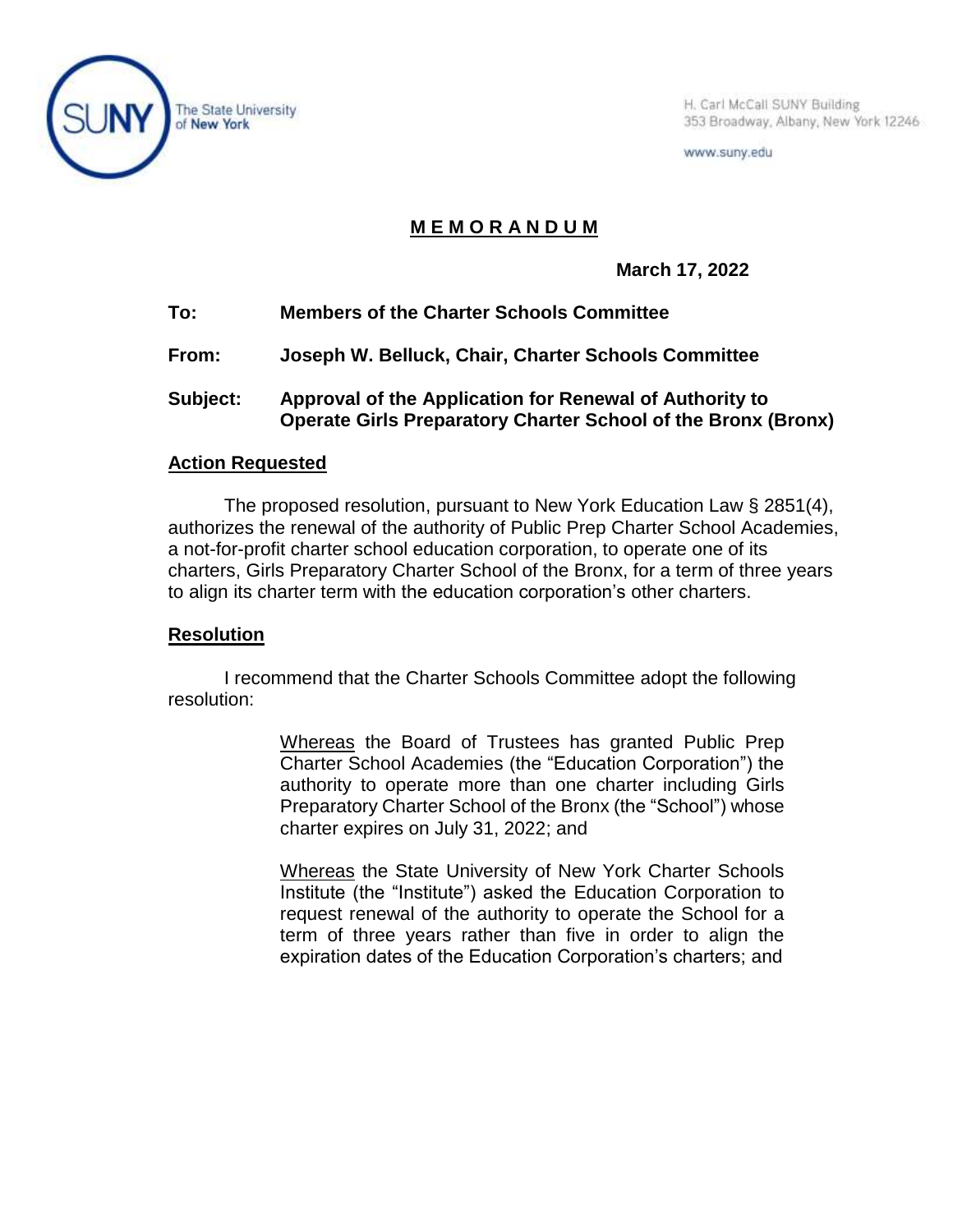Whereas the Charter Schools Committee, acting on behalf of the Board of Trustees, as required by Subdivision 2851(4)(e), has considered, prior to approval of the application for renewal, the means by which the School will meet or exceed the enrollment and retention targets of students with disabilities, English language learners, and students who are eligible applicants for the federal Free and Reduced Price Lunch program as set forth in the application, which targets were prescribed by the Institute on behalf of the Board of Trustees; now, therefore, be it

Resolved that the Education Corporation's application for renewal of the authority to operate the School, be, and hereby is, approved through and including July 31, 2025; and, be it further

Resolved that: 1) the School, as described in the Education Corporation's application for renewal of authority to operate the School, meets the requirements of the New York Charter Schools Act of 1998 (as amended) and applicable laws, rules, and regulations; 2) the Education Corporation can demonstrate the ability to operate the School in an educationally and fiscally sound manner; and, 3) approving the application to renew the authority to operate the School is likely to improve student learning and achievement and materially further the purposes set out in Education Law § 2850(2); and, be it further

Resolved that the Institute, on behalf of the Board of Trustees, be, and hereby is, directed to: 1) enter into a proposed charter revision with the Education Corporation in accordance with this resolution, which shall include such assurances and terms as the Institute shall deem necessary and appropriate; and, 2) thereafter, submit the proposed revision to the New York State Board of Regents for review, comment, and potential approval.